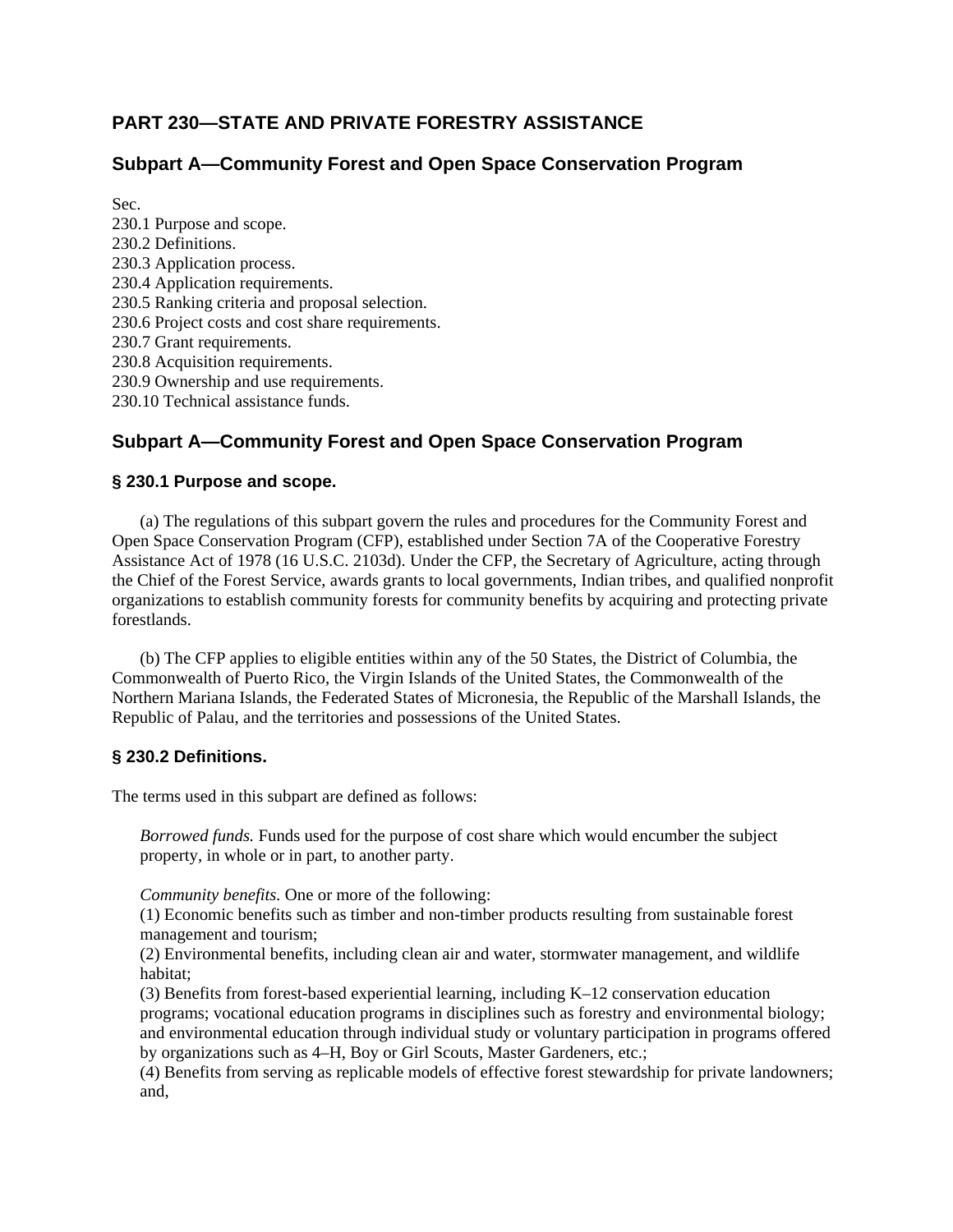(5) Recreational benefits such as hiking, hunting and fishing secured with public access.

*Community forest.* Forest land owned in fee-simple by an eligible entity that provides public access and is managed to provide community benefits pursuant to a community forest plan.

*Community forest plan.* A tract specific plan that guides the management and use of a community forest, was developed with community involvement, and includes the following components: (1) A description of the property, including acreage and county location, land use, forest type and vegetation cover;

(2) Objectives for the community forest;

(3) Community benefits to be achieved from the establishment of the community forest;

(4) Mechanisms promoting community involvement in the development and implementation of the community forest plan;

(5) Implementation strategies for achieving community forest plan objectives;

(6) Plans for the utilization or demolition of existing structures and proposed needs for further improvements;

(7) Planned public access, including proposed limitations to protect cultural or natural resources, or public health and safety. In addition, local governments and qualified nonprofits need to provide a rationale for any proposed limitations; and

(8) A description for the long-term use and management of the property.

*Eligible entity.* A local governmental entity, Indian tribe, or a qualified nonprofit organization that is qualified to acquire and manage land.

*Eligible lands.* Private forest lands that:

(1) Are threatened by conversion to nonforest uses;

(2) Are not lands held in trust by the United States; and

(3) If acquired by an eligible entity, can provide defined community benefits under the CFP and allow public access.

*Equivalent officials of Indian tribes.* An individual designated and authorized by the Indian tribe.

*Federal appraisal standards.* The current *Uniform Appraisal Standards for Federal Land Acquisitions* developed by the Interagency Land Acquisition Conference (also known as the yellow book).

*Fee-simple.* Absolute interest in real property, versus a partial interest such as a conservation easement.

*Forest lands.* Lands that are at least five acres in size, suitable to sustain natural vegetation, and at least 75 percent forested. Forests are determined both by the presence of trees and the absence of nonforest uses.

*Grant recipient:* An eligible entity that receives a grant from the U.S. Forest Service through the CFP.

*Indian tribe.* Defined by Section 4 of the Indian Self-Determination and Education Assistance Act (25 U.S.C. 450b); for purposes of this rule, Indian tribe includes federally recognized Indian tribes and Alaska Native Corporations.

*Landscape conservation initiative.* A landscape conservation initiative, as defined in this final rule, is a landscape level conservation or management plan or activity that identifies conservation needs and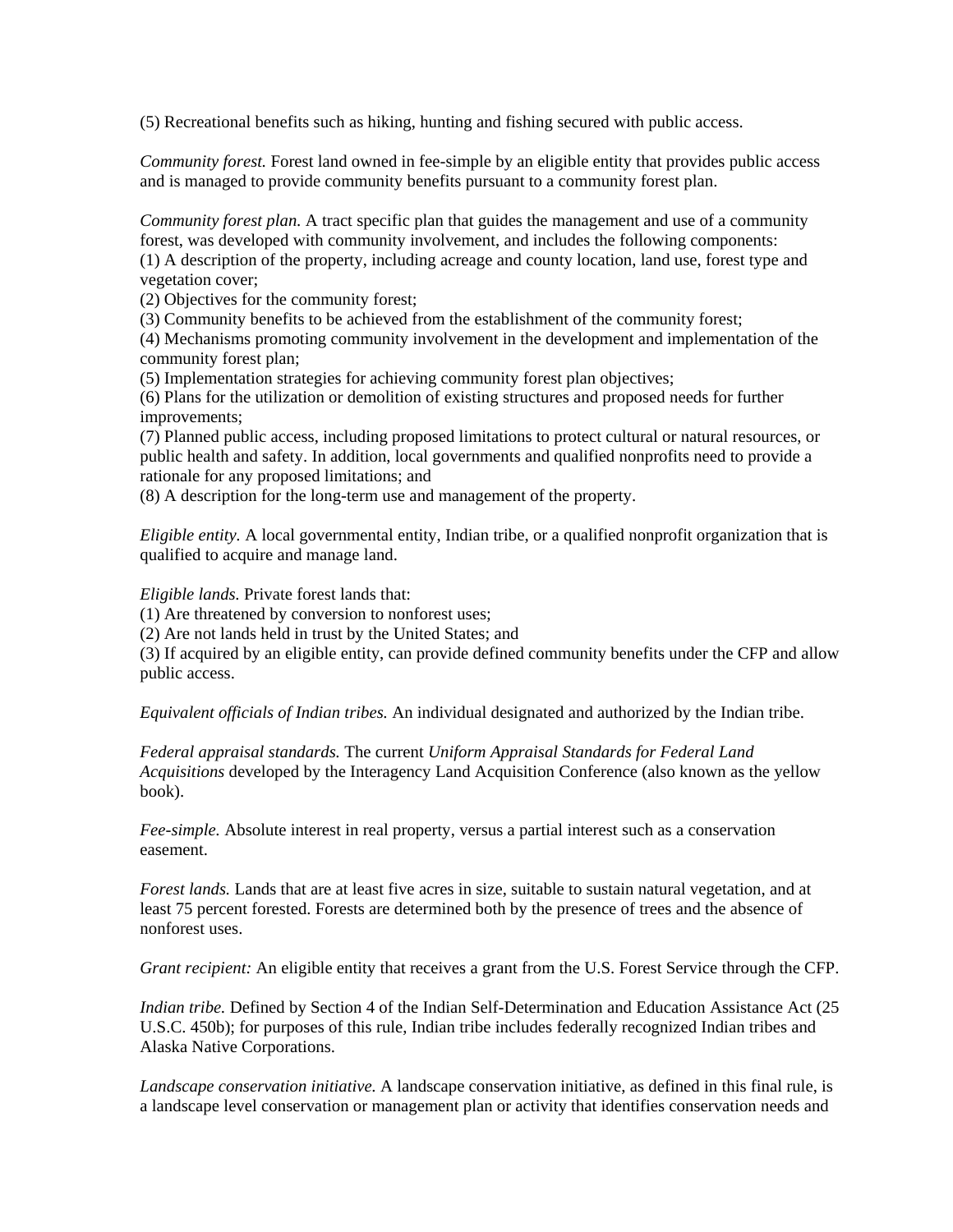goals of a locality, state, or region. Examples of initiatives include community green infrastructure plans, a community or county land use plan, Indian tribe's area of interest/homelands plans, a Statewide Forest Resource Assessment and Strategy, etc. The conservation goals identified in the plan must correspond with the community and environmental benefits outlined for the CFP.

*Local governmental entity.* Any municipal government, county government, or other local government body with jurisdiction over local land use decisions as defined by Federal or State law.

*Nonforest uses.* Activities that threaten forest cover and are inconsistent with the community forest plan, and include the following:

(1) Subdivision;

(2) Residential development, except for a caretaker building;

(3) Mining and nonrenewable resource extraction, except for activities that would not require surface disturbance of the community forest such as directional drilling for oil and gas development or onsite use of gravel from existing gravel pits;

(4) Industrial use, including the manufacturing of products;

(5) Commercial use, except for sustainable timber or other renewable resources, and limited compatible commercial activities to support cultural, recreational and educational use of the community forest by the public; and

(6) Structures and facilities, except for compatible recreational facilities, concession and educational kiosks, energy development for onsite use, facilities associated with appropriate forest management and parking areas; said structures, facilities and parking areas must have minimal impacts to forest and water resources.

*Qualified nonprofit organization.* Defined by the CFP authorizing statute (Pub. L. 110–234; 122 Stat. at 1281), an organization that is described in Section 170(h)(3) of the Internal Revenue Code of 1986 (26 U.S.C. 170(h)(3)) and operates in accordance with one or more of the conservation purposes specified in Section  $170(h)(4)(A)$  of that Code (26 U.S.C.  $170(h)(4)(A)$ ). For the purposes of the CFP, a qualified nonprofit organization must meet the following requirements:

(1) Consistent with regulations of the Internal Revenue Service at 26 CFR 1.170A–14(c)(1):

(i) Have a commitment to protect in perpetuity the purposes for which the tract was acquired under the CFP; and

(ii) Demonstrate that it has the resources to enforce the protection of the property as a community forest as a condition of acquiring a tract under the CFP.

(2) Operate primarily or substantially in accordance with one or more of the conservation purposes specified in Section 170(h)(4)(A) of I.R.S. code (26 U.S.C. 170(h)(4)(A)). Conservation purposes include:

(i) The preservation of land areas for outdoor recreation by, or for the education of, the general public,

(ii) The protection of a relatively natural habitat of fish, wildlife, or plants, or similar ecosystem, (iii) The preservation of open space (including farmland and forest land) where such preservation is for the scenic enjoyment of the general public, or pursuant to a clearly delineated Federal, State, or local governmental conservation policy, and will yield a significant public benefit, or (iv) The preservation of a historically important land area or a certified historic structure.

*Public access.* Access that is provided on a non-discriminatory basis at reasonable times and places, but may be limited to protect cultural and natural resources or public health and safety.

*State Forester.* The State employee who is responsible for administration and delivery of forestry assistance within a State, or equivalent official.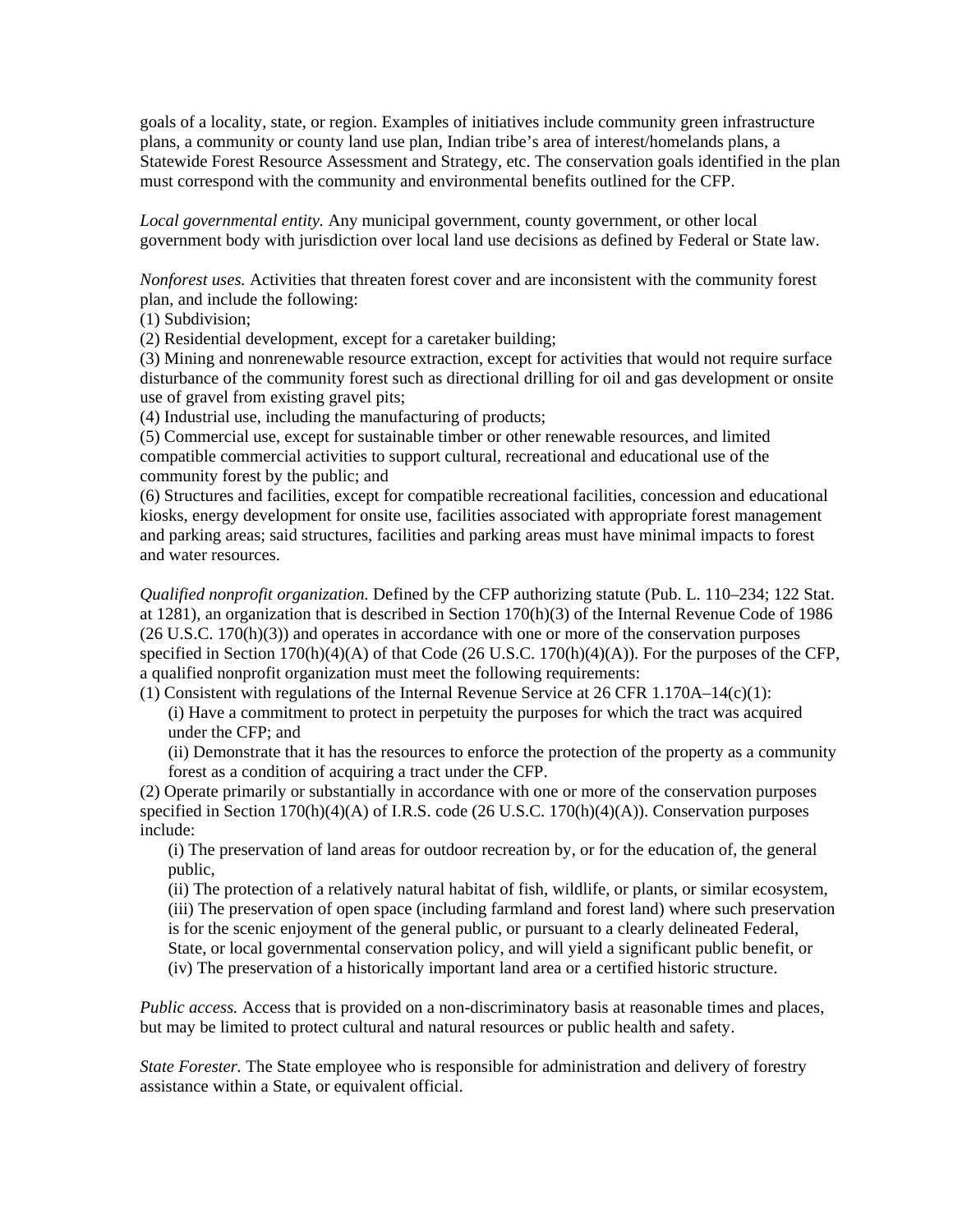## **§ 230.3 Application process.**

(a) The Forest Service will issue a national request for applications (RFA) for grants under the CFP. The RFA will be posted to *http://www.grants.gov* as well as other venues. The RFA will include the following information outlined in this final rule:

(1) The process for submitting an application;

(2) Application requirements (§ 230.4);

(3) Review process and criteria that will be used by the Forest Service (§ 230.5); and

(4) Other conditions determined appropriate by the Forest Service.

(b) Pursuant to the RFA, interested eligible entities will submit an application for program participation to:

(1) The State Forester or equivalent official, for applications by local governments and qualified nonprofit organizations, or

(2) The equivalent officials of the Indian tribe, for applications submitted by an Indian tribe. (c) Interested eligible entities will also notify the Forest Service, pursuant to the RFA, when submitting an application to the State Forester or equivalent officials of the Indian tribe. (d) The State Forester or equivalent official of the Indian tribe will forward all applications to the

Forest Service, and, as time and resources allow:

(1) Provide a review of each application to help the Forest Service determine:

(i) That the applicant is an eligible entity;

(ii) That the land is eligible;

(iii) That the proposed project has not been submitted for funding consideration under the Forest Legacy Program; and

(iv) Whether the project contributes to a landscape conservation initiative.

(2) Describe what technical assistance provided through CFP they may render in support of implementing the proposed community forest project and an estimate of needed financial assistance (§ 230.10).

(e) A proposed application cannot be submitted for funding consideration simultaneously for both the CFP and the Forest Service's Forest Legacy Program (16 U.S.C. 2103c).

## **§ 230.4 Application requirements.**

The following section outlines minimum application requirements, but the RFA may include additional requirements.

(a) Documentation verifying that the applicant is an eligible entity and that the proposed acquisition is of eligible lands.

- (b) Applications must include the following regarding the property proposed for acquisition:
	- (1) A description of the property, including acreage and county location;
	- (2) A description of current land uses, including improvements;
	- (3) A description of forest type and vegetative cover;

(4) A map of sufficient scale to show the location of the property in relation to roads and other improvements as well as parks, refuges, or other protected lands in the vicinity;

(5) A description of applicable zoning and other land use regulations affecting the property;

(6) Relationship of the property within and its contributions to a landscape conservation initiative; and

(7) A description of any threats of conversion to nonforest uses.

(c) Information regarding the proposed establishment of a community forest, including:

(1) A description of the benefiting community, including demographics, and the associated benefits provided by the proposed land acquisition;

(2) A description of the community involvement to date in the planning of the community forest and of the community involvement anticipated in its long-term management;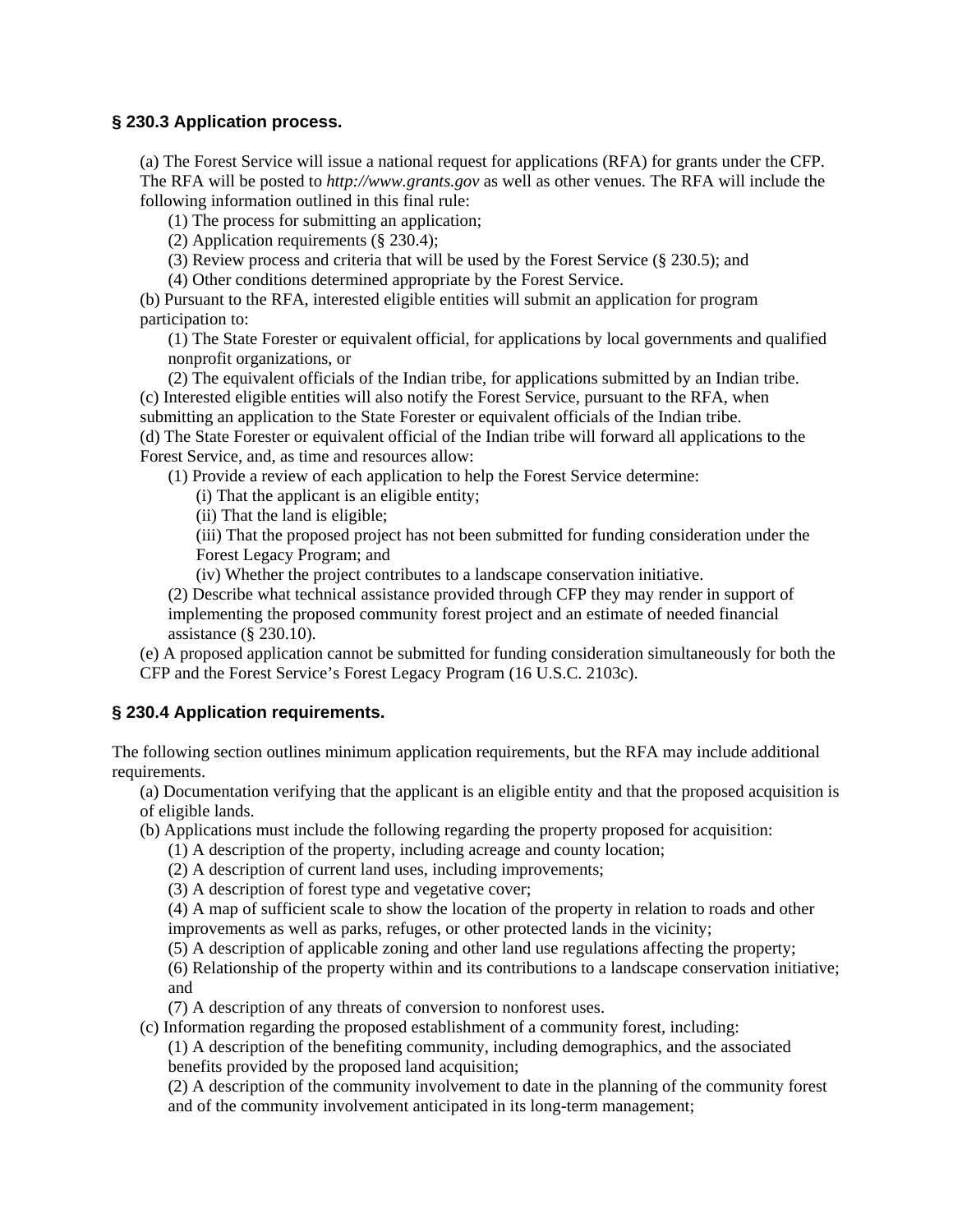(3) An identification of persons and organizations that support the project and their specific role in acquiring the land and establishing and managing the community forest; and (4) A draft community forest plan. The eligible entity is encouraged to work with the State Forester or equivalent official of the Indian tribe for technical assistance when developing or updating the Community Forest Plan. In addition, the eligible entity is encouraged to work with technical specialists, such as professional foresters, recreation specialists, wildlife biologists, or outdoor education specialists, when developing the Community Forest Plan.

(d) Information regarding the proposed land acquisition, including:

(1) A proposed project budget (§ 230.6);

(2) The status of due diligence, including signed option or purchase and sale agreement, title search, minerals determination, and appraisal;

(3) Description and status of cost share (secure, pending, commitment letter, etc.) (§ 230.6);

(4) The status of negotiations with participating landowner(s) including purchase options, contracts, and other terms and conditions of sale;

(5) The proposed timeline for completing the acquisition and establishing the community forest; and

(6) Long term management costs and funding source(s).

(e) Applications must comply with the Uniform Federal Assistance Regulations (7 CFR part 3015). (f) Applications must also include the forms required to process a Federal grant. Section 230.7 references the grant forms that must be included in the application and the specific administrative requirements that apply to the type of Federal grant used for this program.

## **§ 230.5 Ranking criteria and proposal selection.**

(a) Using the criteria described below, to the extent practicable, the Forest Service will give priority to an application that maximizes the delivery of community benefits, as defined in this final rule, through a high degree of public participation; and

(b) The Forest Service will evaluate all applications received by the State Foresters or equivalent officials of the Indian tribe and award grants based on the following criteria:

(1) Type and extent of community benefits provided. Community benefits are defined in this final rule as:

(i) Economic benefits such as timber and non-timber products;

(ii) Environmental benefits, including clean air and water, stormwater management, and wildlife habitat;

(iii) Benefits from forest-based experiential learning, including K–12 conservation education programs; vocational education programs in disciplines such as forestry and environmental biology; and environmental education through individual study or voluntary participation in programs offered by organizations such as 4–H, Boy or Girl Scouts, Master Gardeners, etc; (iv) Benefits from serving as replicable models of effective forest stewardship for private landowners; and

(v) Recreational benefits such as hiking, hunting and fishing secured through public access.

(2) Extent and nature of community engagement in the establishment and long-term management of the community forest;

(3) Amount of cost share leveraged;

(4) Extent to which the community forest contributes to a landscape conservation initiative;

(5) Extent of due diligence completed on the project, including cost share committed and status of appraisal;

(6) Likelihood that, unprotected, the property would be converted to nonforest uses;

(7) Costs to the Federal government; and

(8) Additional considerations as may be outlined in the RFA.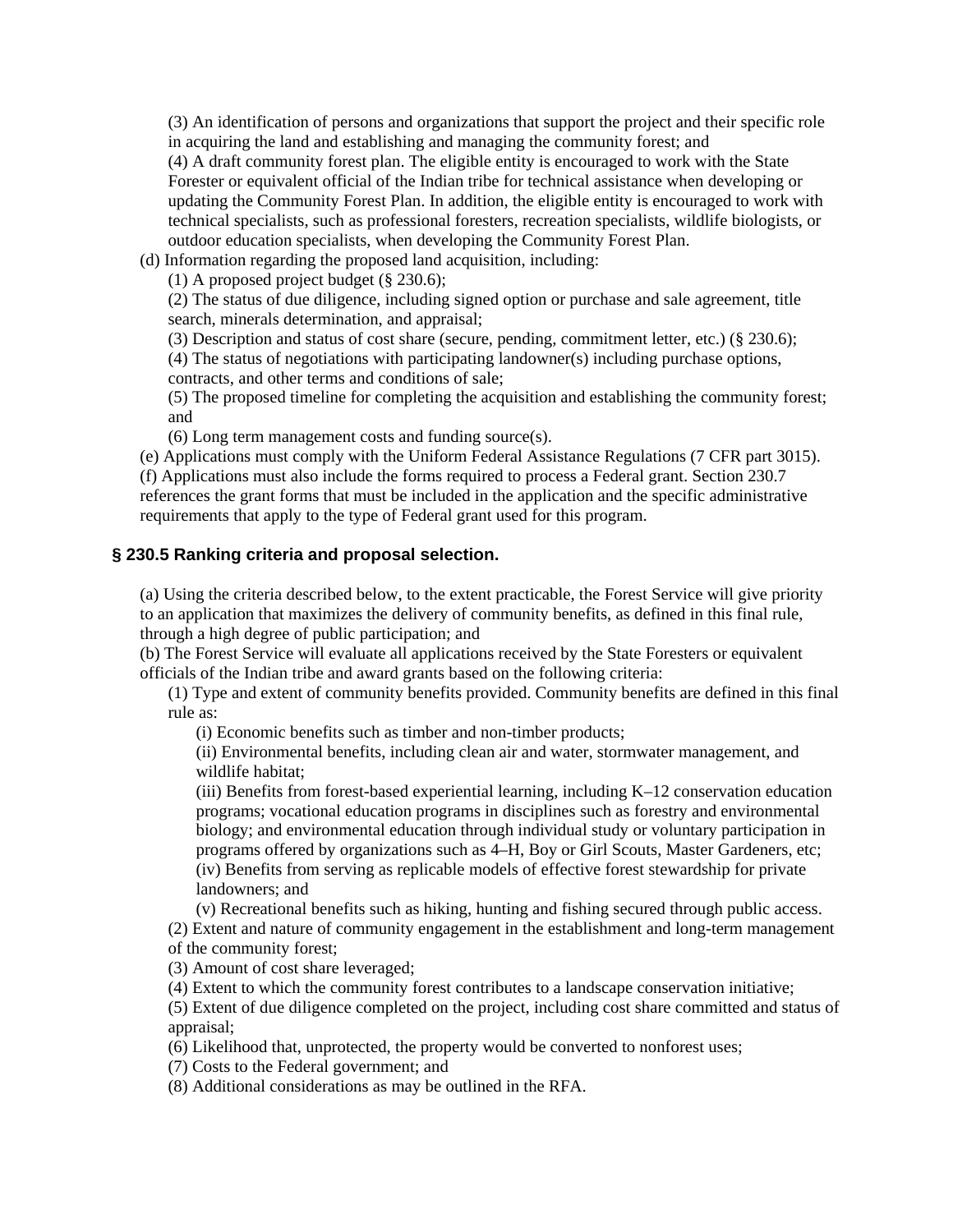#### **§ 230.6 Project costs and cost share requirements.**

(a) The CFP Federal contribution cannot exceed 50 percent of the total project costs.

(b) Allowable project and cost share costs will include the purchase price and the following transactional costs associated with the acquisition: appraisals and appraisal reviews, land surveys, legal and closing costs, development of the community forest plan, and title examination. The following principles and procedures will determine allowable costs for grants:

(1) For local and Indian tribal governments, refer to 2 CFR Part 225, Cost Principles for State, Local, and Indian Tribal Governments (OMB Circular A–87) .

(2) For qualified nonprofit organizations, refer to 2 CFR Part 230, Cost Principles for Non-Profit Organizations (OMB Circular A–122).

(c) Project costs do not include the following:

(1) Long-term operations, maintenance, and management of the land;

(2) Construction of buildings or recreational facilities;

(3) Research;

(4) Existing liens or taxes owed; and

(5) Costs associated with preparation of the application, except any allowable project costs specified in section 230.6(b) completed as part of the application.

(d) Cost share contributions can include cash, in-kind services, or donations and must meet the following requirements:

(1) Be supported by grant regulations described above;

(2) Not include other Federal funds unless specifically authorized by Federal statute;

(3) Not include non-Federal funds used as cost share for other Federal programs;

(4) Not include funds used to satisfy mandatory or compensatory mitigation requirements under a Federal regulation, such as the Clean Water Act, the River and Harbor Act, or the Endangered Species Act;

(5) Not include borrowed funds; and

(6) Be accomplished within the grant period.

(e) Cost share contributions may include the purchase or donation of lands located within the community forest as long as it is provided by an eligible entity and legally dedicated to perpetual land conservation consistent with CFP program objectives; such donations need to meet the requirements specified under  $\S 230.8$  Acquisition requirements (a)(1)(ii).

(f) For the purposes of calculating the cost share contribution, the grant recipient may request the inclusion of project due diligence costs, such as title review and appraisals, that were incurred prior to issuance of the grant. These pre-award costs may occur up to one year prior to the issuance of the grant, but cannot include the purchase of CFP land, including cost share tracts.

## **§ 230.7 Grant requirements.**

(a) The following grant forms and supporting materials must be included in the application:

(1) An Application for Federal Assistance (Standard Form 424);

(2) Budget information (Standard Form SF 424c—Construction Programs);

(3) Assurances of compliance with all applicable Federal laws, regulations, and policies (Standard Form 424d— Construction Programs); and

(4) Additional forms, as may be required.

(b) Once an application is selected, funding will be obligated to the grant recipient through a grant.

(c) The initial grant period will be two years, and acquisition of lands should occur within that

timeframe. The grant may be reasonably extended by the Forest Service when necessary to accommodate unforeseen circumstances in the land acquisition process.

(d) The grant paperwork must adhere to grant requirements listed below: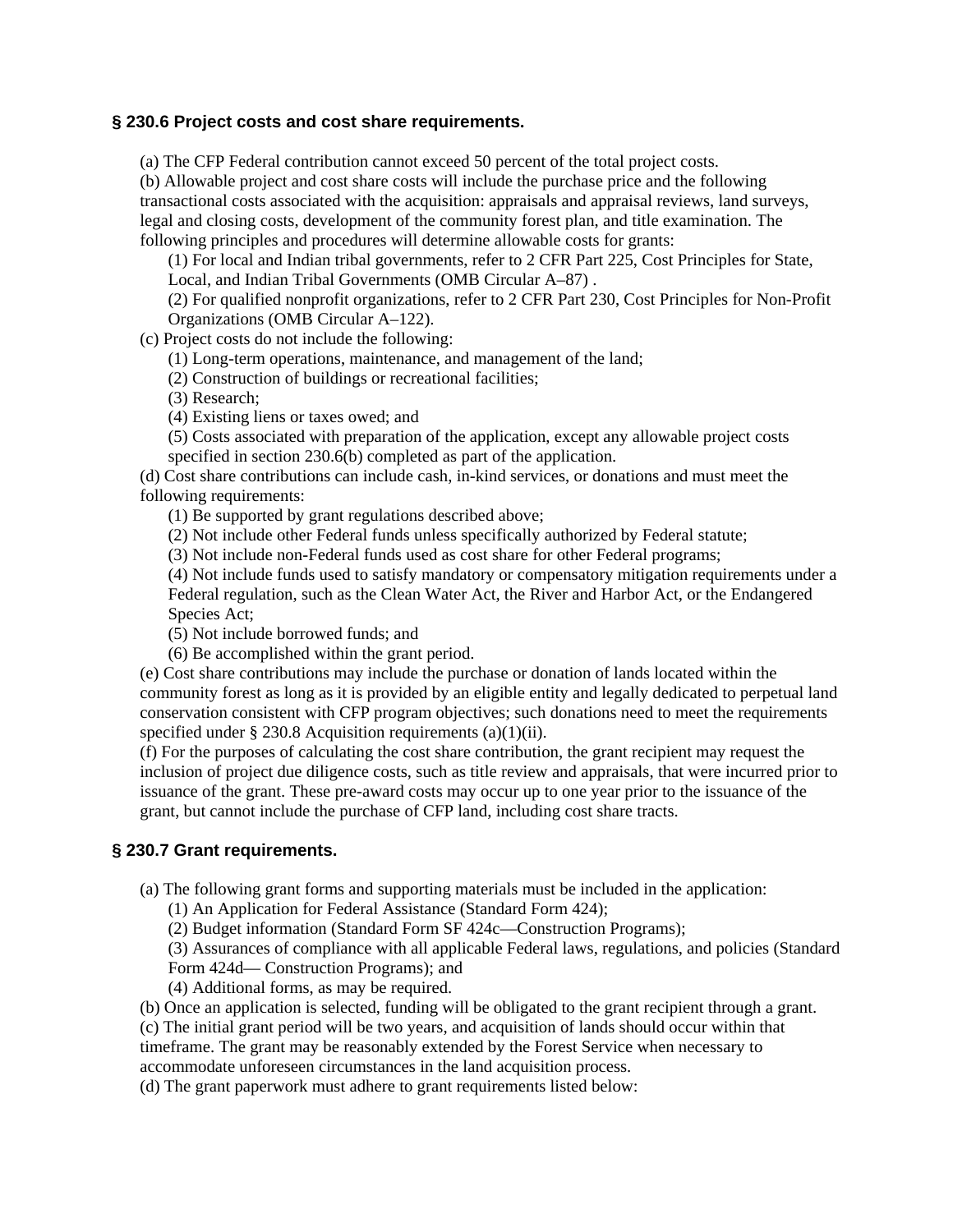(1) Local and Indian tribal governments should refer to 2 CFR Part 225 Cost Principles for State, Local, and Indian Tribal Governments (OMB Circular A–87) and 7 CFR Part 3016 (Uniform Administrative Requirements for Grants and Cooperative Agreements to State and Local Governments) for directions.

(2) Nonprofit organizations should refer to 2 CFR Part 215 Uniform Administrative Requirements for Grants and Other Agreements with Institutions of Higher Education, Hospitals and Other Nonprofit Organizations (OMB Circular A–110) and 7 CFR Part 3019 Uniform Administrative Requirements for Grants and Cooperative Agreements with Institutions of Higher Education, Hospitals, and other Nonprofit Organizations for directions.

(e) Forest Service must approve any amendment to a proposal or request to reallocate funding within a grant proposal. If negotiations on a selected project fail, the applicant cannot substitute an alternative site.

(f) The grant recipient must comply with the requirements in § 230.8 before funds will be released. (g) After the project has closed, as a requirement of the grant, grant recipients will be required to provide the Forest Service with a Geographic Information System (GIS) shapefile: a digital, vectorbased storage format for storing geometric location and associated attribute information, of CFP project tracts and cost share tracts, if applicable.

(h) Any funds not expended within the grant period must be de-obligated and revert to the Forest Service for redistribution.

(i) All media, press, signage, and other documents discussing the creation of the community forest must reference the partnership and financial assistance by the Forest Service through the CFP.

#### **§ 230.8 Acquisition requirements.**

(a) Grant recipients participating in the CFP must complete the following, which applies to all tracts, including cost share tracts:

(1) Complete an appraisal:

(i) For lands purchased with CFP funds, the appraisal must comply with Federal Appraisal Standards prior to the release of the grant funds. The grant recipient must provide documentation that the appraisal and associated appraisal review were conducted in a manner consistent with the Federal appraisal standards.

(ii) For donated cost share tracts, the market value must be determined by an independent appraiser. The value needs to be documented by a responsible official of the party to which the property is donated.

(2) Prior to closing, notify the landowner in writing of the appraised value of the property and that the sale is voluntary. If the grant recipient has a voluntary option for less than appraised value, they do not have to renegotiate the agreement.

(3) Purchase all surface and subsurface mineral rights, whenever possible. However, if severed mineral rights cannot be obtained, then the grant recipient must follow the retention of qualified mineral interest requirements outlined in the Internal Revenue Service regulations (26 CFR 1.170A–14 (g)(4)), which address both surface and subsurface minerals.

(4) Ensure that title to lands acquired conforms to title standards applicable to State land acquisitions where the land is located:

(i) Title to lands acquired using CFP funds must not be subject to encumbrances or agreements of any kind that would be contrary to the purpose of the CFP.

(ii) Title insurance must not be a substitute for acceptable title.

(5) Record with the deed in the lands record of the local county or municipality, a Notice of Grant Requirement, which includes the following:

(i) States that the property (including cost share tracts) was purchased with CFP funds;

(ii) Provides a legal description;

(iii) Identifies the name and address of the grant recipient who is the authorized title holder;